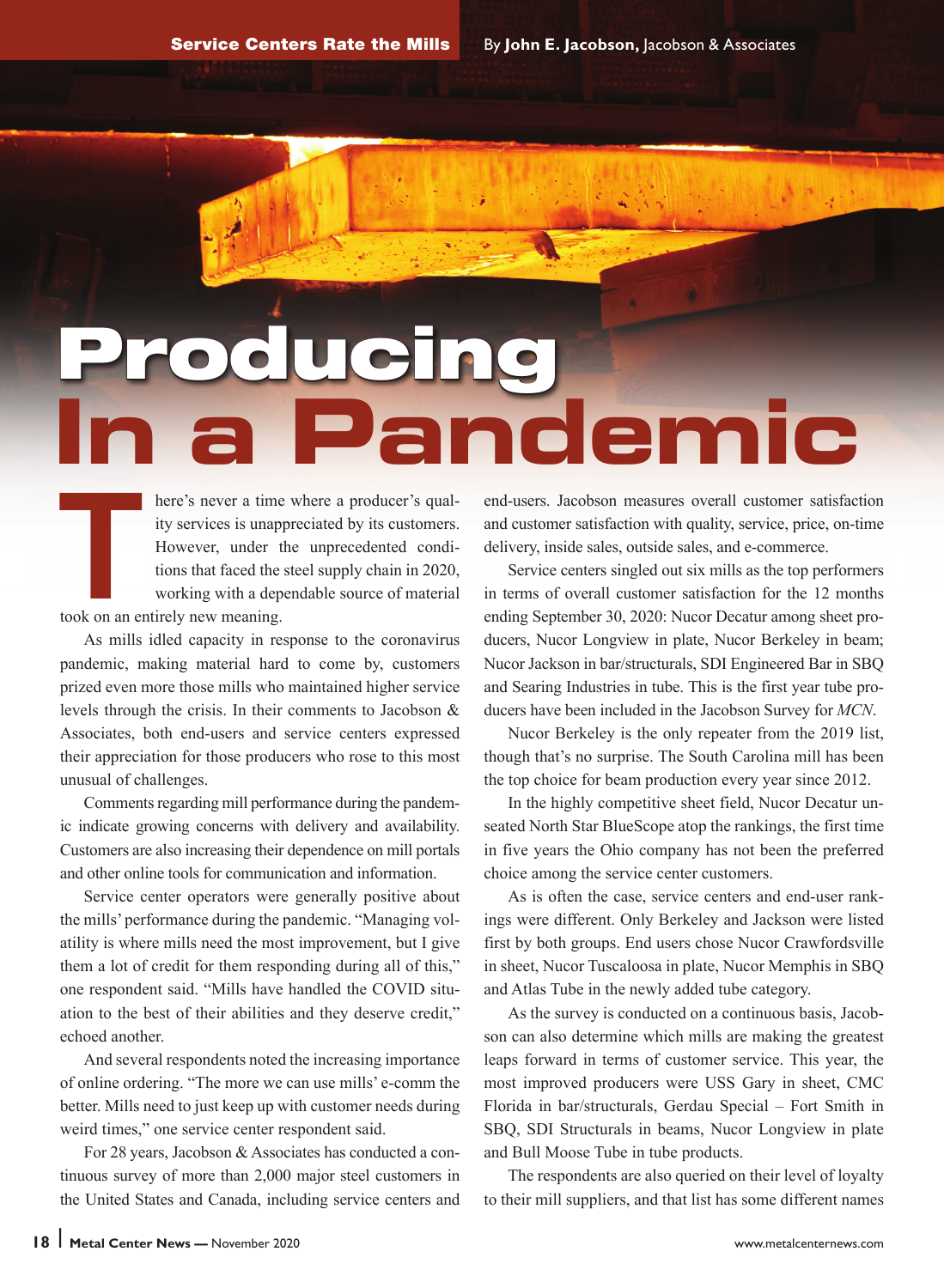## The Leaders ... Customer Comments on What Makes Them Different

#### Sheet Producer

#### Nucor Decatur

■ Nucor is reliable and consistent. Their inside sales is good, they take good care of us. Nucor pulls rabbits out of their hats to make stuff happen.

Nucor Decatur is the most consistent. They have been the most reliable on delivery especially.

■ Nucor Decatur is our major supplier. They are great to work with. Nucor Decatur's strengths are communication, quality material, on-time production, and claims process.

■ Nucor Decatur has grown in their ability to supply us well, understand our business and be a constant help within our supply chain. They work well with us.

■ Nucor Decatur is an awesome supplier. They have fair pricing, great availability and flexibility. Nucor is a very stable and consistent supplier; they are willing to work with us on most anything.

■ Nucor Decatur is our No. 1 supplier. I have very few issues with this mill. My material is rarely late and is typically ready early. I have very few claims/rejections. When I do have those issues, they are taken care of quickly and fairly.

#### Plate Producer

#### Nucor Longview

■ Nucor is a nimble supplier with good response time and customer service excellence.

Nucor Steel, Longview, is all-around excellent. This mill is extremely easy to communicate with. They get me answers and are willing to work with me on anything that I need. I never have to worry about having a lot of issues.

■ Nucor Longview Texas is easy to do business with; they are outstanding.

■ Nucor Longview has stepped it up; they have been supportive and are doing pretty well to be a reliable source.

■ Nucor Longview has shown continuous improvement. Surface quality has been an issue in the past with Nucor Longview, but the mill has made great improvement over the last few years to correct this problem. The strength for Nucor Longview is larger rolling capabilities.

■ Nucor Longview has a tremendous product range for thick plate that is melted and manufactured in the U.S.

#### Bar/Structurals Producer

#### Nucor Jackson

■ Nucor is our major supplier based on relationships, price, service, and quality. It's a partnership with them. Nucor is easy to do business with.

Nucor is our major supplier based on product range and stock availability. Nucor has good, stable pricing.

Nucor Jackson is our major supplier; they are an excellent provider. Nucor Jackson is very dependable with very good products.

■ Nucor Jackson is our major supplier. They have good products and good delivery. Nucor Jackson can still be better on their prices and their outside rep involvement.

#### Beam Producer

#### Nucor Berkeley Beams

■ Nucor Berkeley is an excellent supplier with good stock availability and excellent staff in all departments.

Nucor Berkeley Beams has excellent management support, good inside sales force, very market competitive, and very willing to trade ideas and understand the market they work in.

| <b>The Leaders</b>                                                             |                           |
|--------------------------------------------------------------------------------|---------------------------|
| <b>Top-ranked producers in six steel categories</b>                            |                           |
| <b>Sheet Producer</b>                                                          | <b>Nucor Decatur</b>      |
| <b>Plate Producer</b>                                                          | <b>Nucor Longview</b>     |
| <b>Bar/Structurals</b>                                                         | <b>Nucor Jackson</b>      |
| <b>SBQ Producer</b>                                                            | <b>SDI Engineered Bar</b> |
| <b>Beam Producer</b>                                                           | <b>Nucor Berkeley</b>     |
| <b>Tube Producer</b>                                                           | <b>Searing Industries</b> |
| Source: Jacobson & Associates Data is for the 12 months ending Sept. 30, 2020. |                           |

*John E. Jacobson is president of Jacobson & Associates, Greensboro, N.C. The Jacobson Survey has been measuring steel customer satisfaction for the past 28 years. Mr. Jacobson may be reached at (847) 735-7250 or via e-mail at jej@jacobsonsteel.com.*

Nucor Berkeley is a reliable supplier with good products and delivery, but their price adiustments are behind others.

Nucor Steel Berkeley is excellent. Their strength is shipping and adhering to roll schedules.

Nucor is our major supplier based on their overall package. Nucor is thorough and detail-oriented. Overall, Nucor has the best customer service.

#### SBQ Producer

#### SDI Engineered Bar

■ Steel Dynamics, Pittsboro, Ind., is outstanding. They go above and beyond to accommodate your needs. In most cases, you can change orders with SDI that are due within two weeks, which is not common with the other suppliers.

SDI Pittsboro is our major supplier; they are the best overall. SDI Pittsboro is mostly on-time, competitive, with high end products and they are responsive.

Strengths for Steel Dynamics, Pittsboro, are broad selection of sizes and grades, competitive price, and they are close so low freight costs.

Steel Dynamics, Pittsboro, is like dealing with family. SDI's strengths are communication, service, and resolving problems quickly and painlessly. SDI is an important source of information on various steel grades and options.

#### Tube Producer

#### Searing Industries

■ We have no troubles with Searing Industries. Searing has a very good outside rep and they also do better on prices than the other mills.

■ Searing is our major supplier. They have excellent quality and superb service. Searing is priced well for a domestic mill.

■ It is easy to do business with Searing Industries; easy to schedule picks and roll dates are accurate.

■ Searing Industries is our major supplier based on location, service and product availability.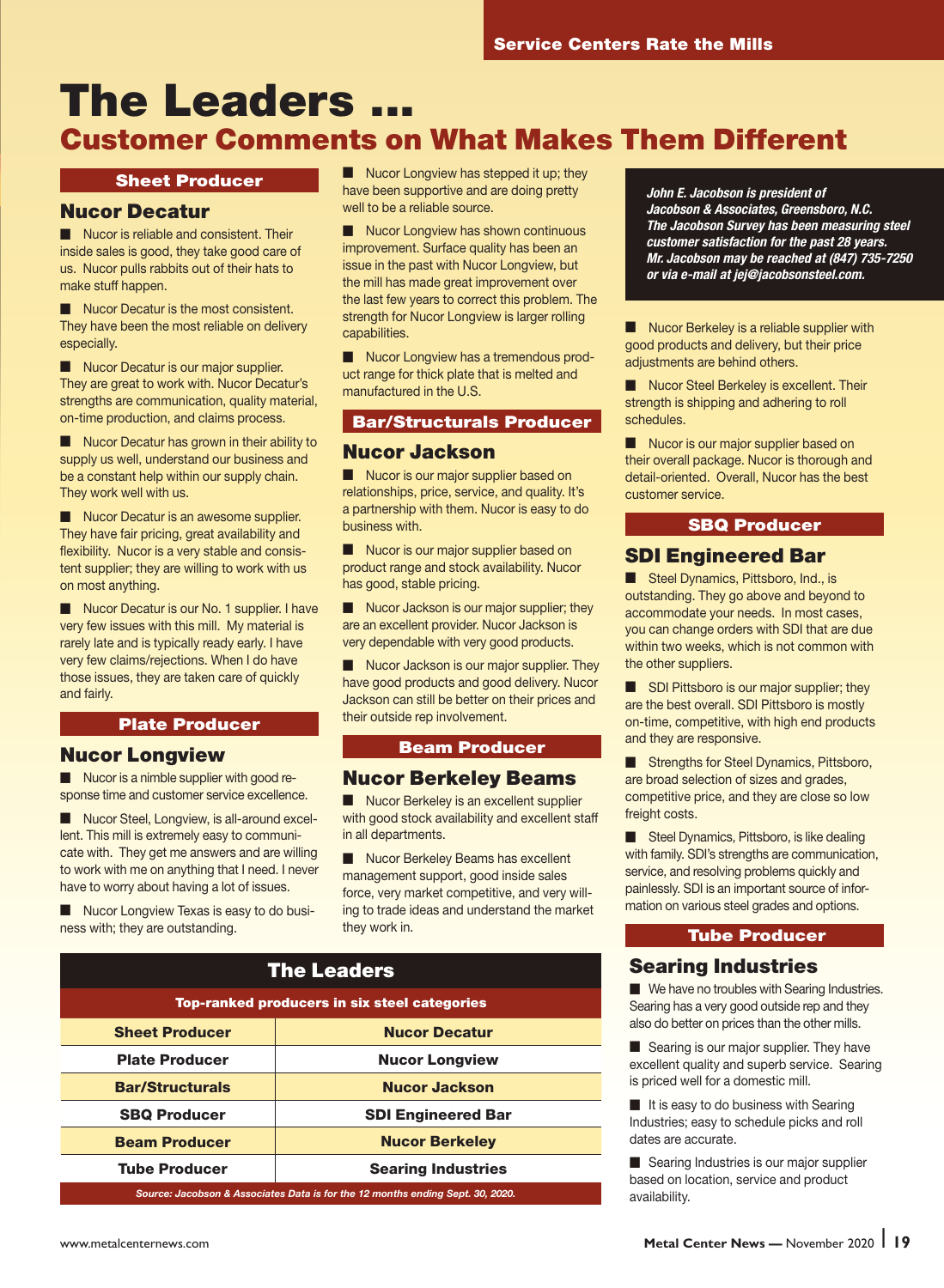at the top, including CMC Arizona in bar/structurals, Gerdau Midlothian in SBQ and Welded Tube of Canada heading up the tube list. North Star BlueScope, Berkeley and Jackson were also atop their respective loyalty lists.

Looking at the comments relating to top-rated mills, several themes emerge as qualities customers are looking for: ease of doing business, communication, responsiveness, consistency and availability. ■

#### Most Improved Suppliers

#### Most Improved Suppliers in Overall Customer Satisfaction by Product Category

#### Sheet Producers

6. Nucor Arkansas

 8. Big River Steel 9. Nucor Crawfordsville

Tube Producers

1. Bull Moose Tube

3. Nucor Tubular Products

 1. USS Gary 2. USS Granite City 3. Nucor Decatur 4. AK Steel 5. Stelco

7. Algoma

2. Maruichi

4. Atlas Tube

#### SBQ Producers

- 1. Gerdau Special
	- Fort Smith 2. Nucor Memphis
	-
	- 3. SDI Engineered Bar
	-

#### Bar/Structural Producers

- 
- 
- 3. Gerdau Whitby
- 4. CMC New Jersey
- 
- 6. Nucor Birmingham
- 7. Nucor Jackson
- 8. Nucor Kankakee

#### Loyalty Index Ranking

#### Highest Ranked Mills in Customer Loyalty by Product Category

#### Sheet Producers

- 1. North Star BlueScope
- 2. Nucor Gallatin
- 3. The Techs
- 4. Nucor Crawfordsville
- 5. ArcelorMittal Dofasco
- 6. SDI Heartland
- 7. Nucor Decatur
- 8. Stelco
- 9. SDI Butler
- 10. Nucor Arkansas
- 11. ArcelorMittal Cleveland
- 12. Big River Steel
- 13. NLMK PA
- 14. AK Steel

#### Beam Producers

- 1. Nucor Berkeley
- 2. Nucor Yamato
- 3. SDI Structurals

#### Plate Producers

- 1. Nucor Longview
- 2. EVRAZ Portland
- 3. Nucor Tuscaloosa
- 4. Nucor Hertford

#### SBQ Producers

- 1. Gerdau Midlothian SBQ
- 2. SDI Engineered Bar
- 3. Alton Steel
- 4. Timken
- 5. Nucor Memphis

#### Tube Producers

- 1. Welded Tube of Canada
- 2. Searing Industries
- 3. EXLTUBE
- 4. Atlas Tube

#### Plate Producers

- 1. Nucor Longview
- 2. Evraz Portland
- 3. ArcelorMittal Burns Harbor

#### Beam Producers

- 1. SDI Structurals
- 2. Nucor Yamato
- 3. Gerdau Midlothian

*The most improved mills are those with the highest percentage increase in overall customer satisfaction scores for the 12 months ending Sept. 30, 2020. Companies are listed in order from highest to lowest in percentage improvement.*

- Bar/Structurals Producers
- 1. CMC Arizona
- 2. Nucor Utah
- 3. CMC California
- 4. CMC Oklahoma
- 5. Nucor Nebraska
- 6. Nucor Jackson
- 7. Birmingham
- 8. Nucor South Carolina
- 9. CMC Texas
- 10. Cascade Steel
- 11. Gerdau Whitby
- 12. Nucor Marion
- 13. Nucor Auburn

*Companies rated the best in customer loyalty are listed in order from the highest ranked in each product category.*

*Source: Jacobson & Associates. Data is for 12 months ending Sept. 30, 2020.*

- 
- 4. Alton Steel

- 1. CMC Florida
- 2. CMC Tennessee
- 
- 
- 5. CMC California